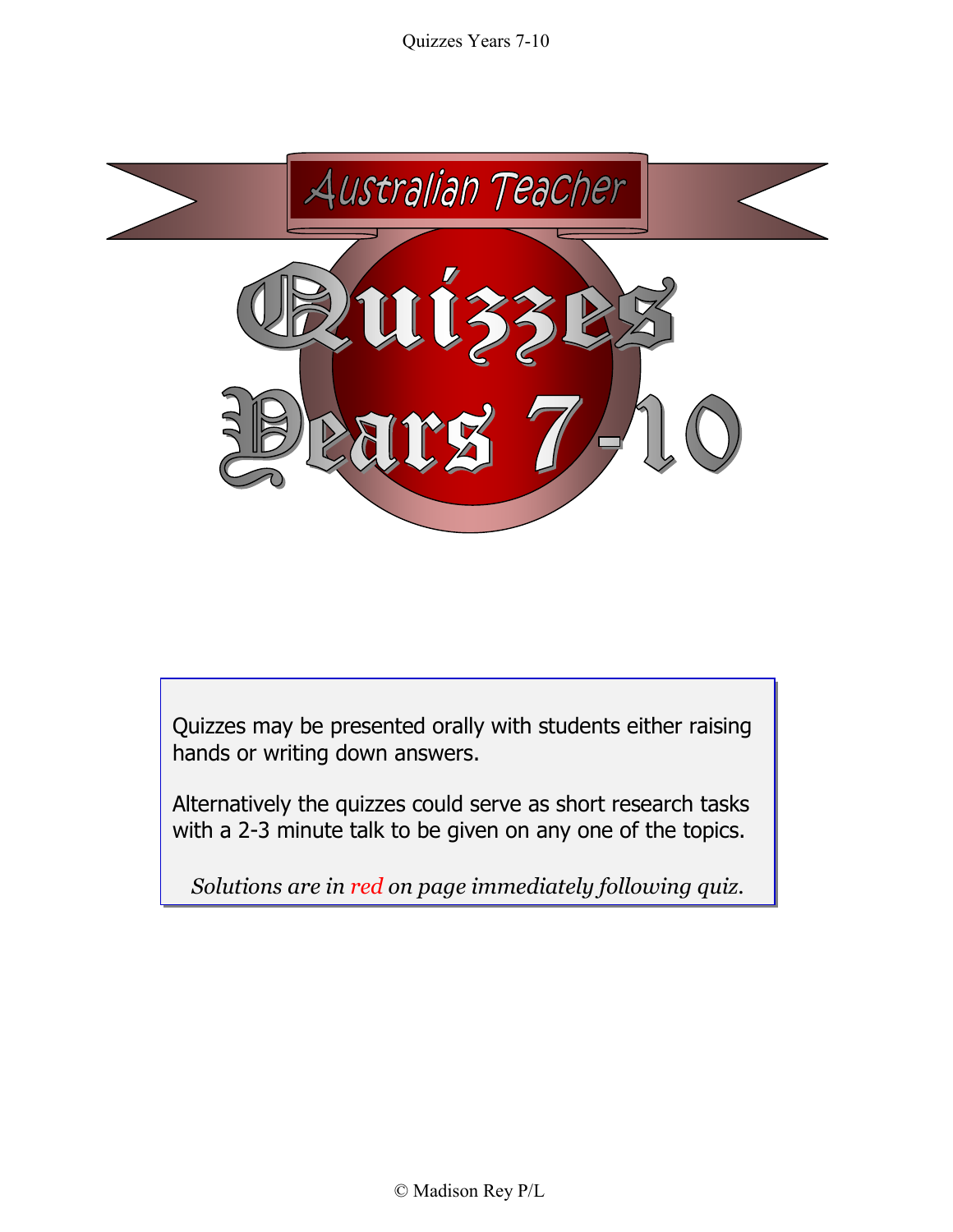*Years 7-10 Quiz 1*

1. The Himalaya Mountains are in *South America/ Africa/ Asia*

2. Napoleon was a famous *general/ artist/ composer*

3. The world's largest ocean is the *Pacific/ Indian/ Atlantic* 

4. The capital city of Italy is *Milan/ Paris/ Rome*

5. Marco Polo went on a long journey *by ship/ on foot/ by sled*

6. Tigers are native to *Africa/ Asia/ both Africa and Asia* 

7. Picasso was a famous *artist/ musician/ writer*

8. Which of these has a coastline? *Sweden/ Switzerland/ both*

9. Which of these has a coastline? *Uganda/ Zimbabwe/ neither* 

10. Tectonic plates are *in valleys/ in mountain ranges/ below the ground*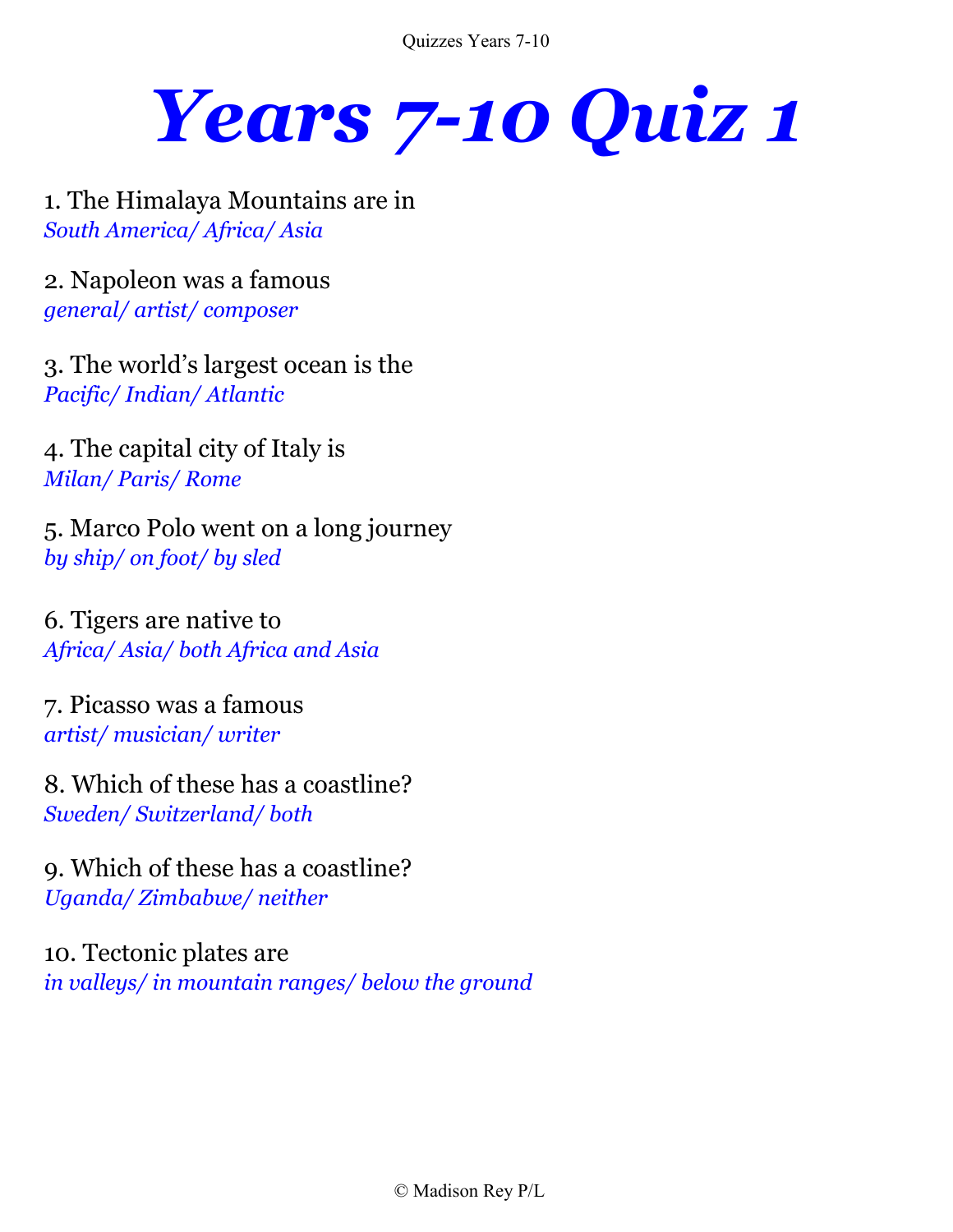- **1.** Asia
- **2.** general
- **3.** Pacific
- **4.** Rome
- **5.** on foot
- **6.** Asia
- **7.** artist
- **8.** Sweden
- **9.** neither
- **10.** below the ground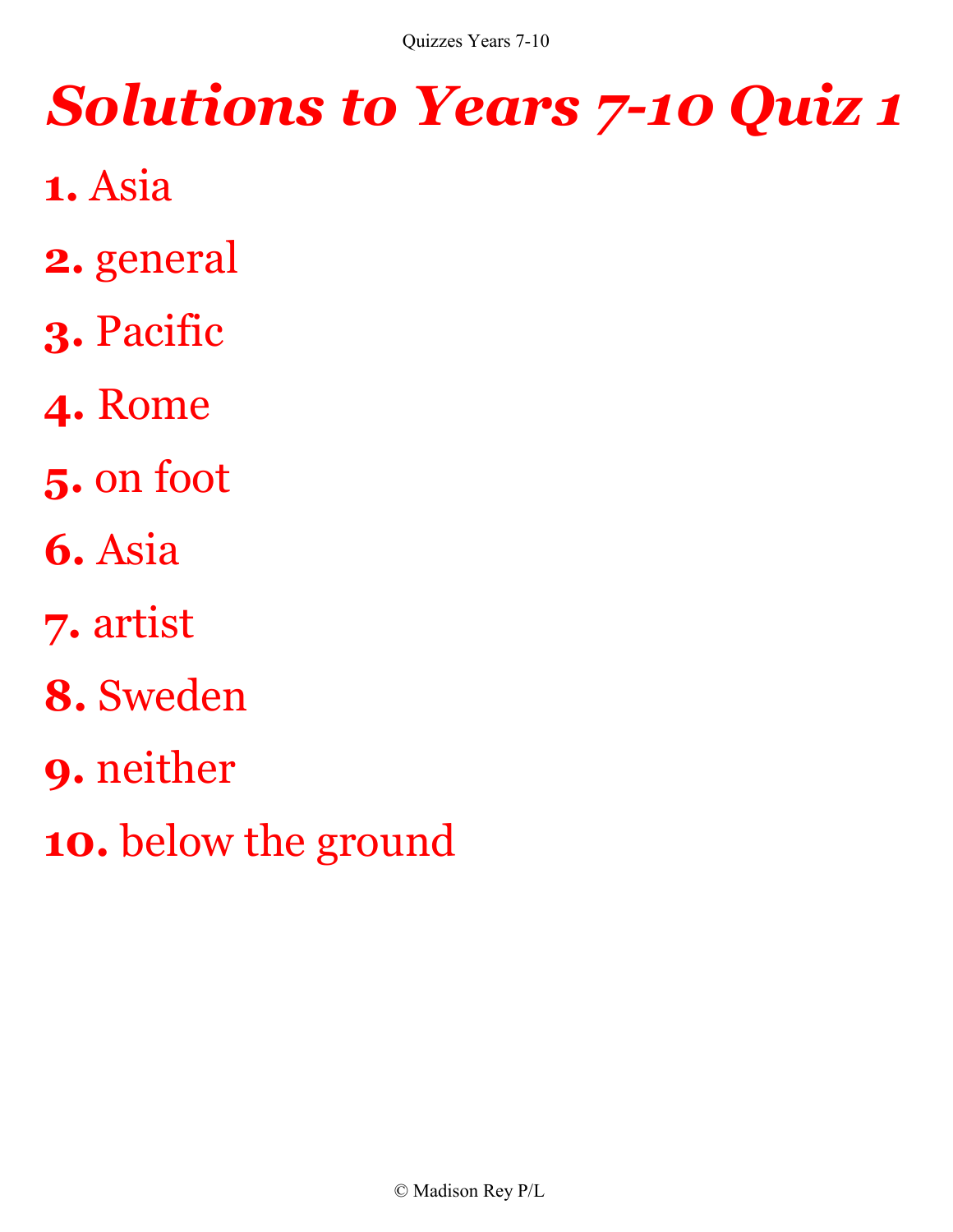

1. You might see a mirage in a *mirror/ desert/ volcano's crater*

2. The three primary colours are red, blue and *brown/ white/ yellow*

3. Crabs are *crustaceans/ molluscs/ sea anemones*

4. The first man on the moon was Neil *Armstrong/ Diamond/ Thomas*

5. Igneous refers to a type of *animal/ vegetable/ rock*

6. Cellos are musical *notes/ compositions/ instruments*

7. Black holes have no *gravity/ light/ mass*

8. Rembrandt was a famous *dancer/ artist/ writer*

9. Our voice box is called the *larynx/ coccyx/ sternum*

10. The age of a tree may be found by counting its *leaves/ branches/ rings*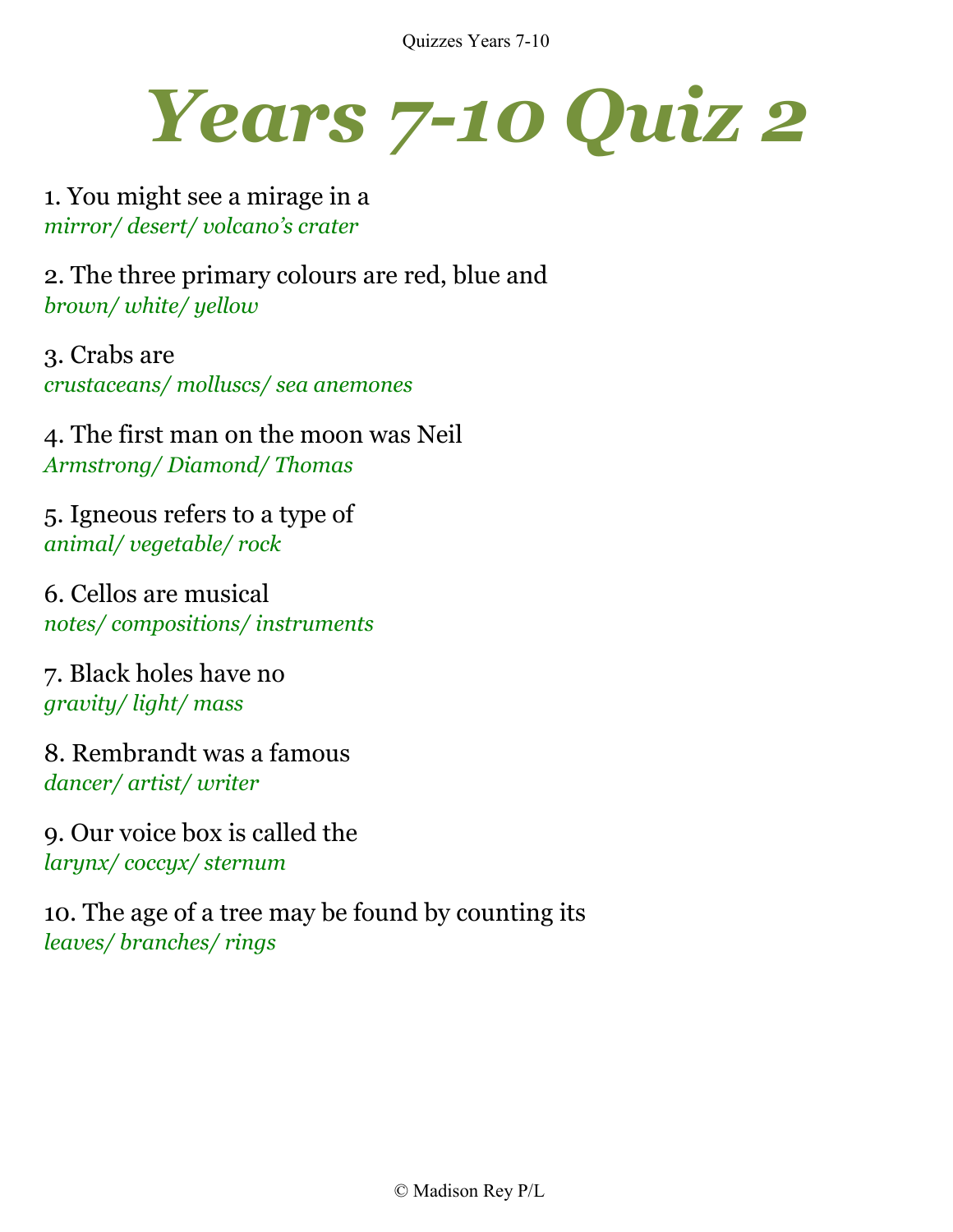- **1.** desert
- **2.** yellow
- **3.** crustaceans
- **4.** Armstrong
- **5.** rock
- **6.** instruments
- **7.** light
- **8.** artist
- **9.** larynx
- **10.** rings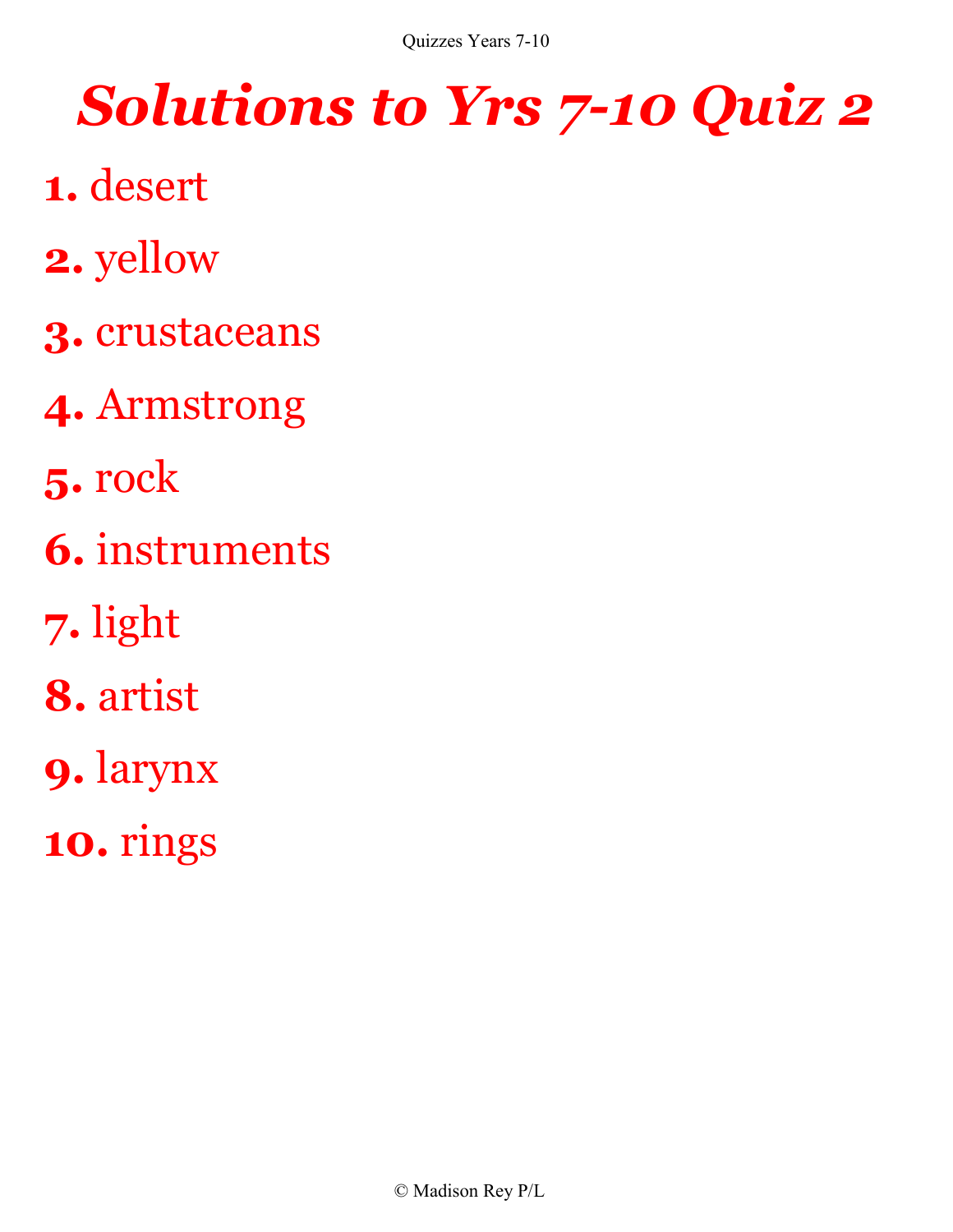

- 1. London Bobbies are  *soldiers/ policemen/ firemen*
- 2. A light year is a  *distance/ period of time/ speed*
- 3. Compared to 3/5, 40% is  *less/ greater/ equal*
- 4. Hesitant means  *careful/ impatient/ six-sided*
- 5. 'Pyro' has to do with  *snakes/ fire/ pyramids*
- 6. Full moons occur approximately every  *2 weeks/ 4 weeks/ 2 months*
- 7. Switzerland is well-known for producing  *computers/ clocks and watches/ automobiles*
- 8. Moscow is a city in  *Mongolia/ Russia/ Poland*
- 9. The capital city of India is  *New Delhi/ Mumbai/ Chennai*
- 10. A medieval plague was the  *White Death/ Grey Death/ Black Death*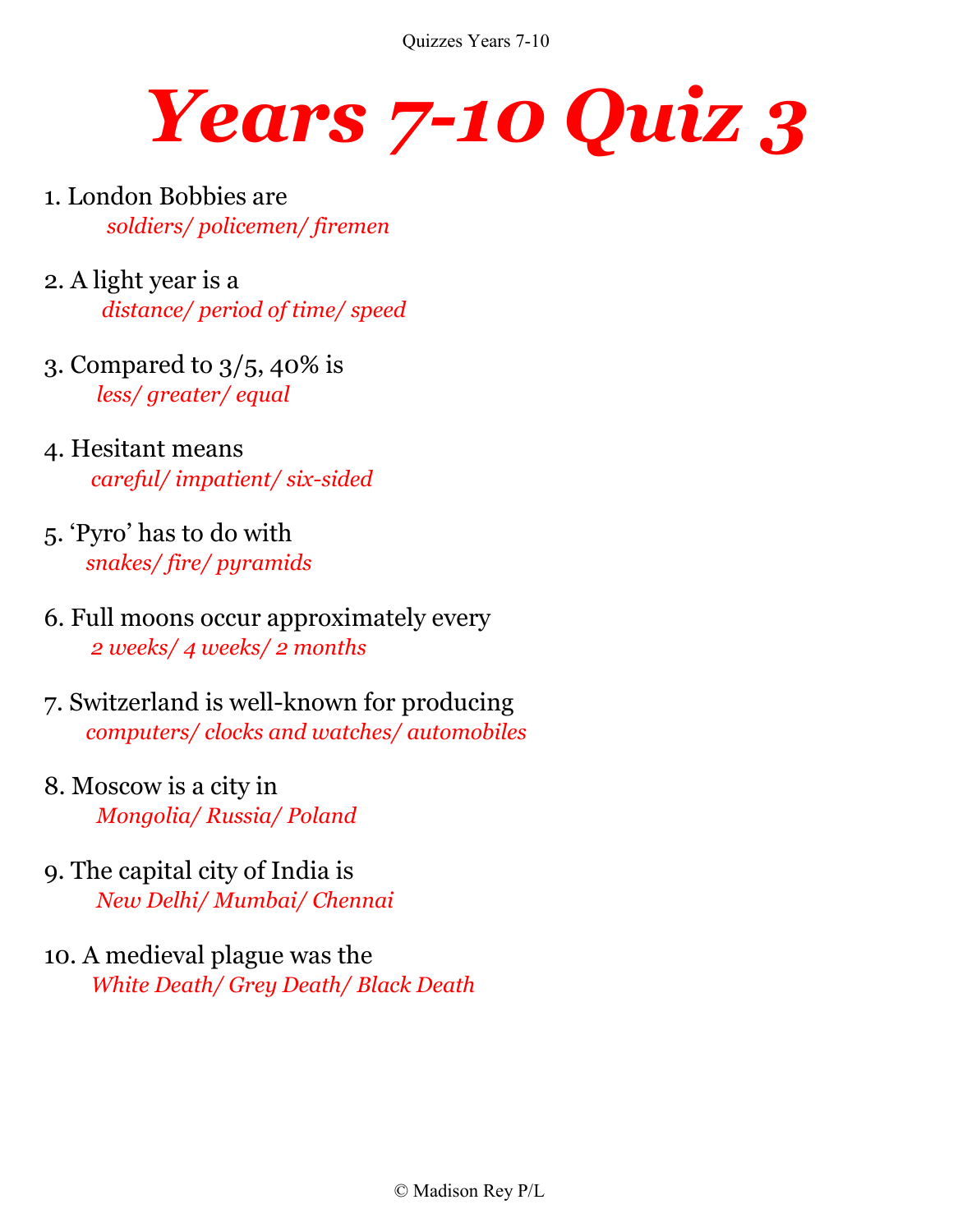- **1.** policemen
- **2.** distance
- **3.** less
- **4.** careful
- **5.** fire
- **6.** 4 weeks
- **7.** clocks and watches
- **8.** Russia
- **9.** New Delhi
- **10.** Black Death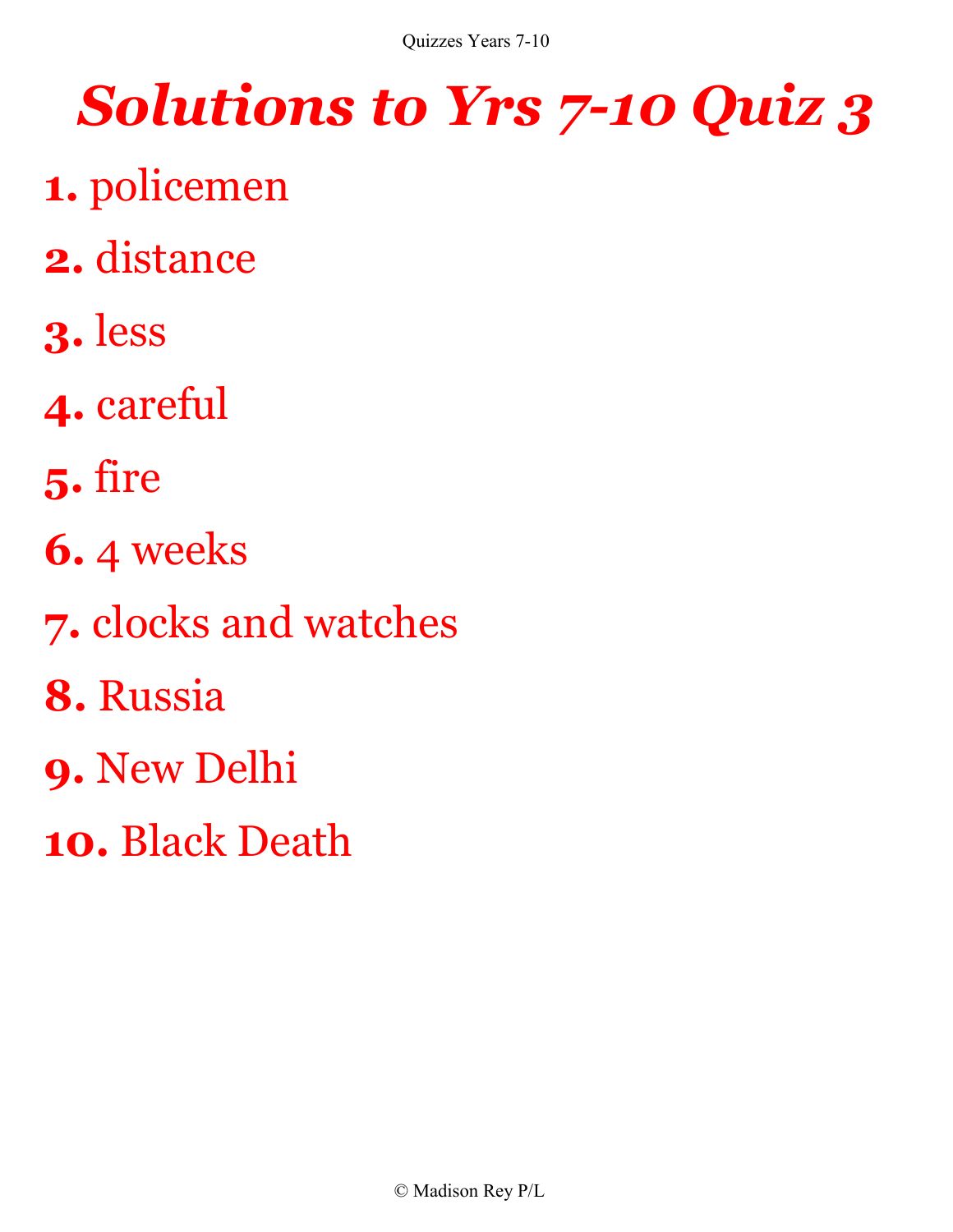

1 Earthquakes occur along fault  *lines spaces walls*

2 Sand is used in the making of  *plastics glass alloys*

3 Pistons are found in  *flowers volcanic rock engines*

- 4 Sceptical means  *calm doubtful careful*
- 5 Tibet is a country that is  *mountainous tropical dry*

6 Dogs are canines and cats are  *felines bovines kitines*

7 A great river in South America is the  *Nile Mississippi Amazon* 

- 8 You would see a blimp  *on rails up above at sea*
- 9 The kingfisher is a  *marsupial fish bird*

10 The word zooming is  *an adverb a verb an adjective*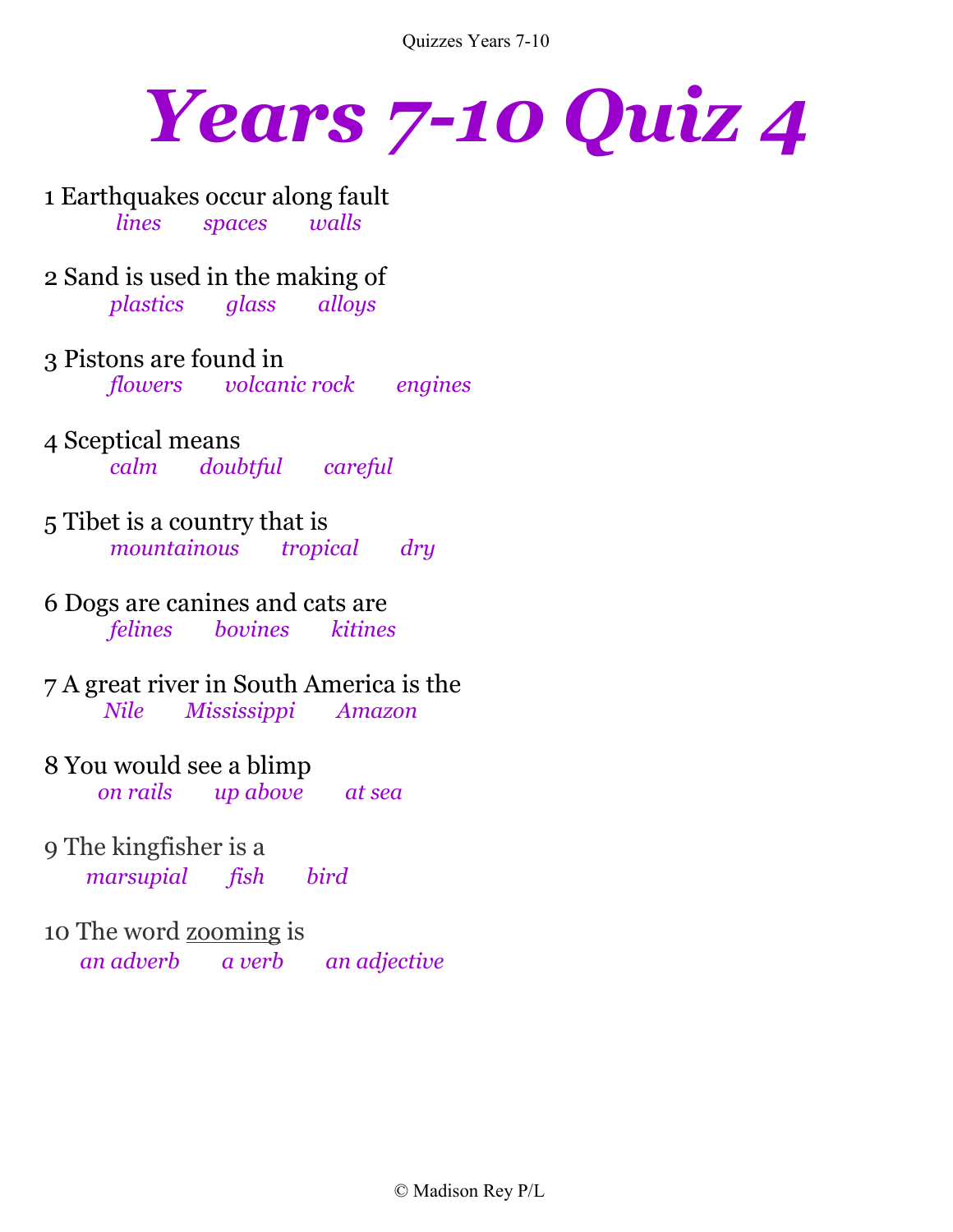- **1.** lines
- **2.** glass
- **3.** engines
- **4.** doubtful
- **5.** mountainous
- **6.** felines
- **7.** Amazon
- **8.** up above
- **9.** bird
- **10.** verb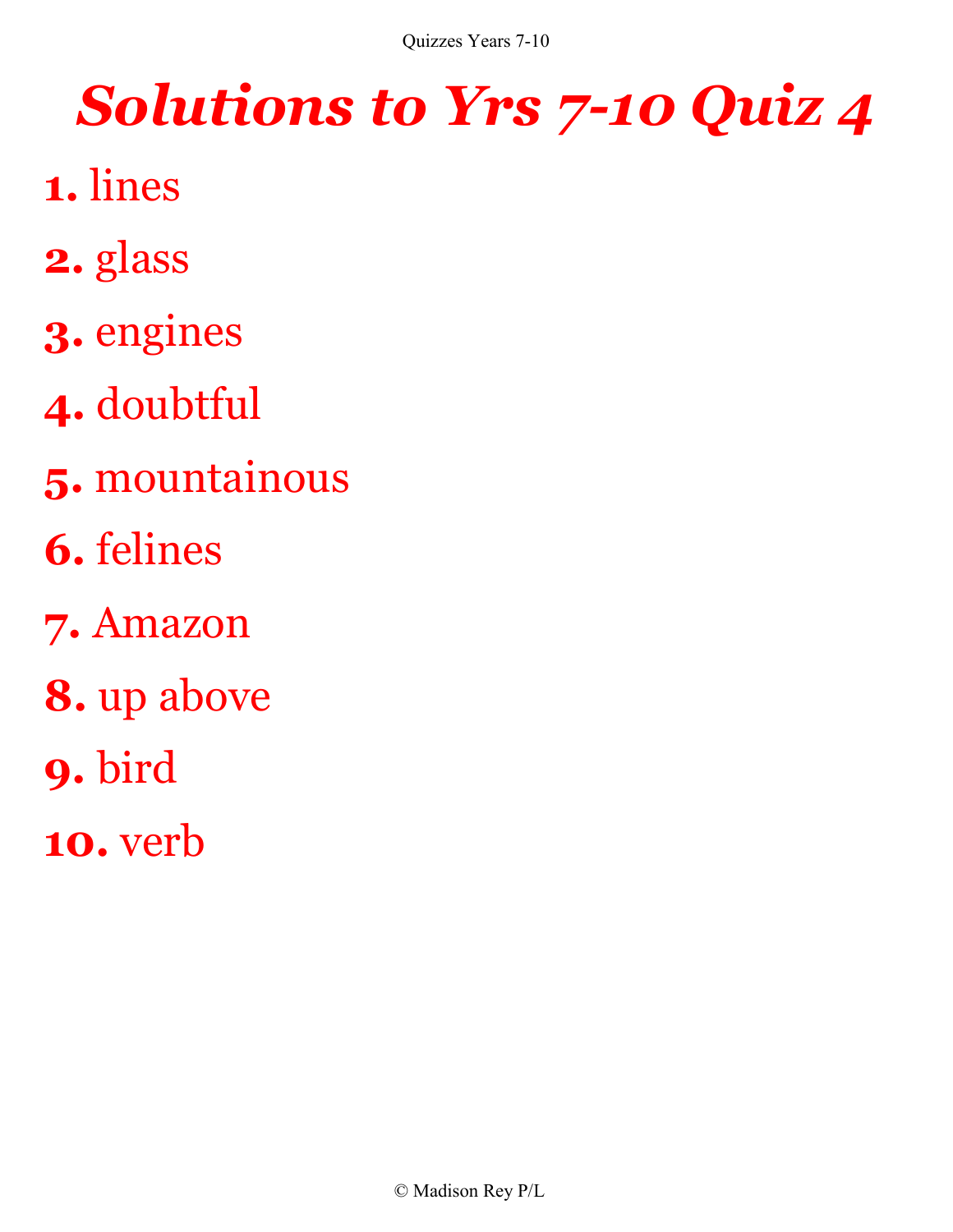

1 Seoul is a city in  *Europe Asia South America*

2 The number zero is  *prime composite neither of these*

3 Mt Everest's height is a little less than  *4 km 9 km 15 km*

- 4 Pallid means  *pale tasteless hard*
- 5 A large city in Brazil is  *Moscow Rio de Janeiro Toronto*
- 6 The word 'bonjour' is  *Italian German French*

7 This is used to hold bricks together.  *mortar gyprock slate*

- 8 Rabbits live in  *warrens caves dens*
- 9 Space shuttles rely on booster  *navigation rockets antennae*

### 10 Tepid means slightly

 *burnt warm overheated*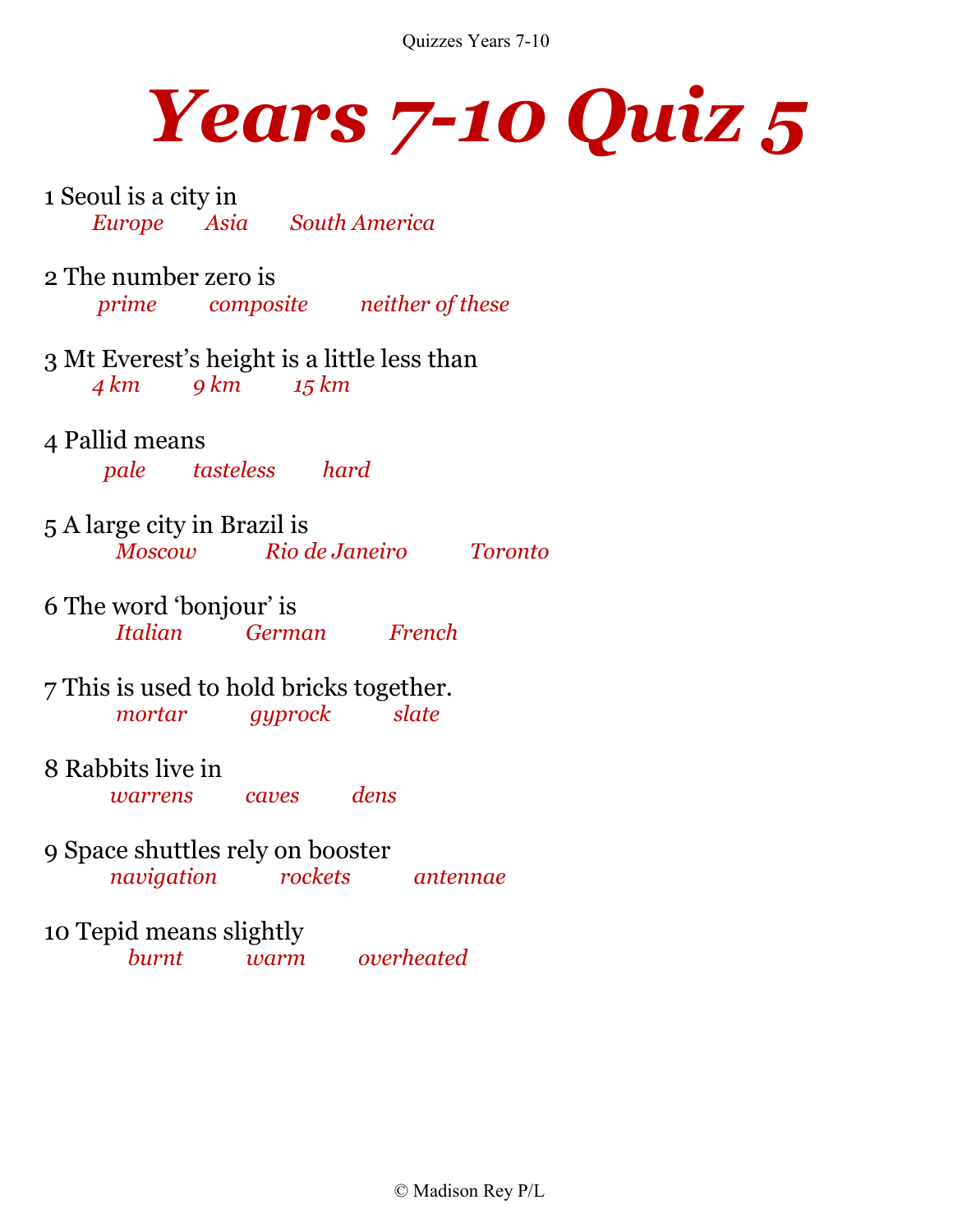- **1.** Asia
- **2.** neither
- **3.** 9km
- **4.** pale
- **5.** Rio de Janeiro
- **6.** French
- **7.** mortar
- **8.** warrens
- **9.** rockets
- **10.** warm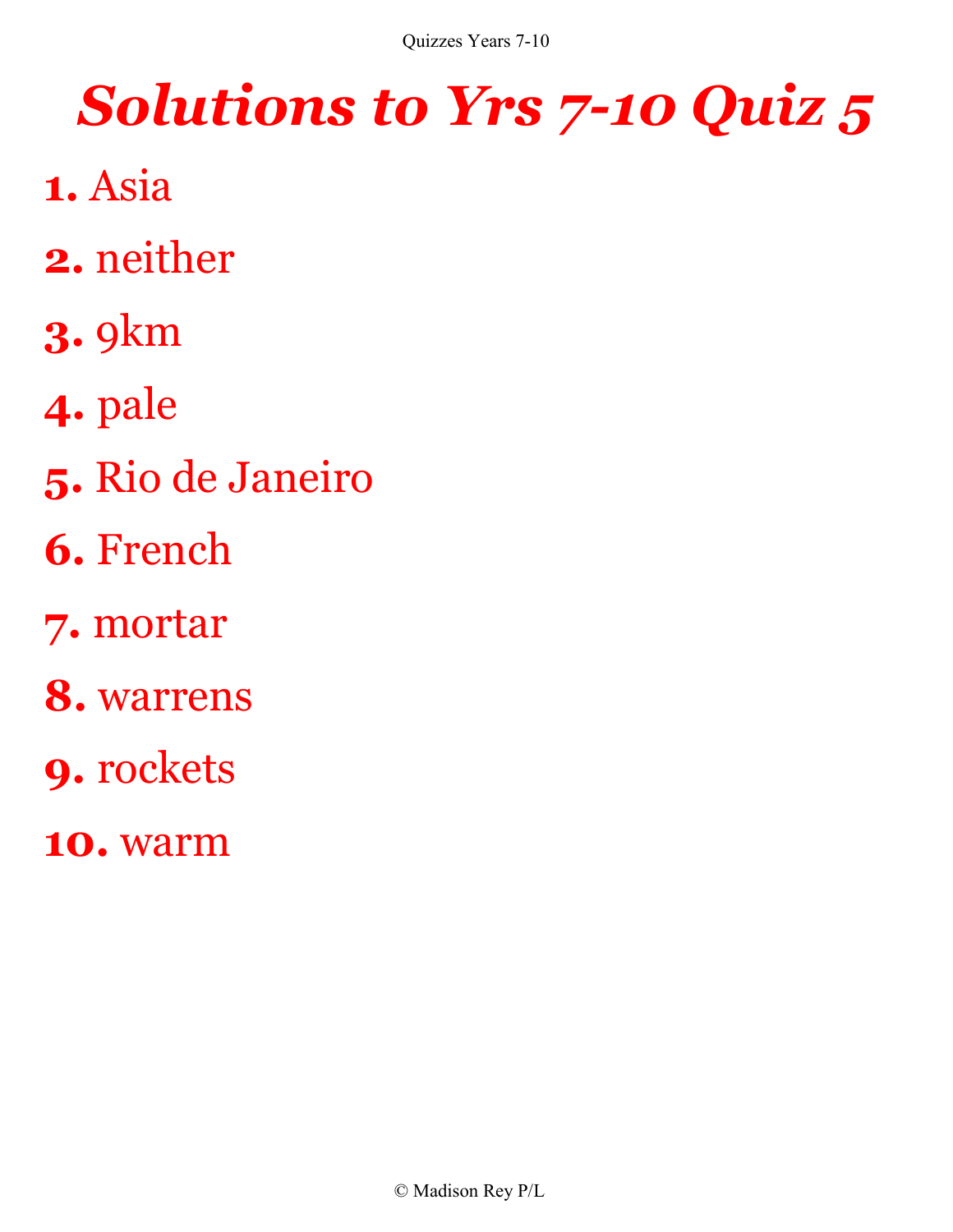

- 1 A planet with a red spot is  *Mars Jupiter Saturn*
- 2 Tsunamis are sometimes called  *tidal waves earthquake waves pressure waves*
- 3 The number of syllables in encyclopaedia is  *5 6 7*
- 4 How many Olympic rings are there?  *3 4 5*
- 5 Which one is a well-known volcano?  *Mt. Vesuvius Mt. Everest Mt. Rushmore*
- 6 Which one is not an ancient civilisation?  *Greek Aztec Harian*
- 7 A man named Hans is more likely  *Italian Indian German*
- 8 A lady named Olga is more likely  *Russian French Spanish*
- 9 People who can use both hands equally well are

 *bi-handed ambidextrous double jointed* 

### 10 The book of Islam is called the

 *Musolind Sanidan Koran*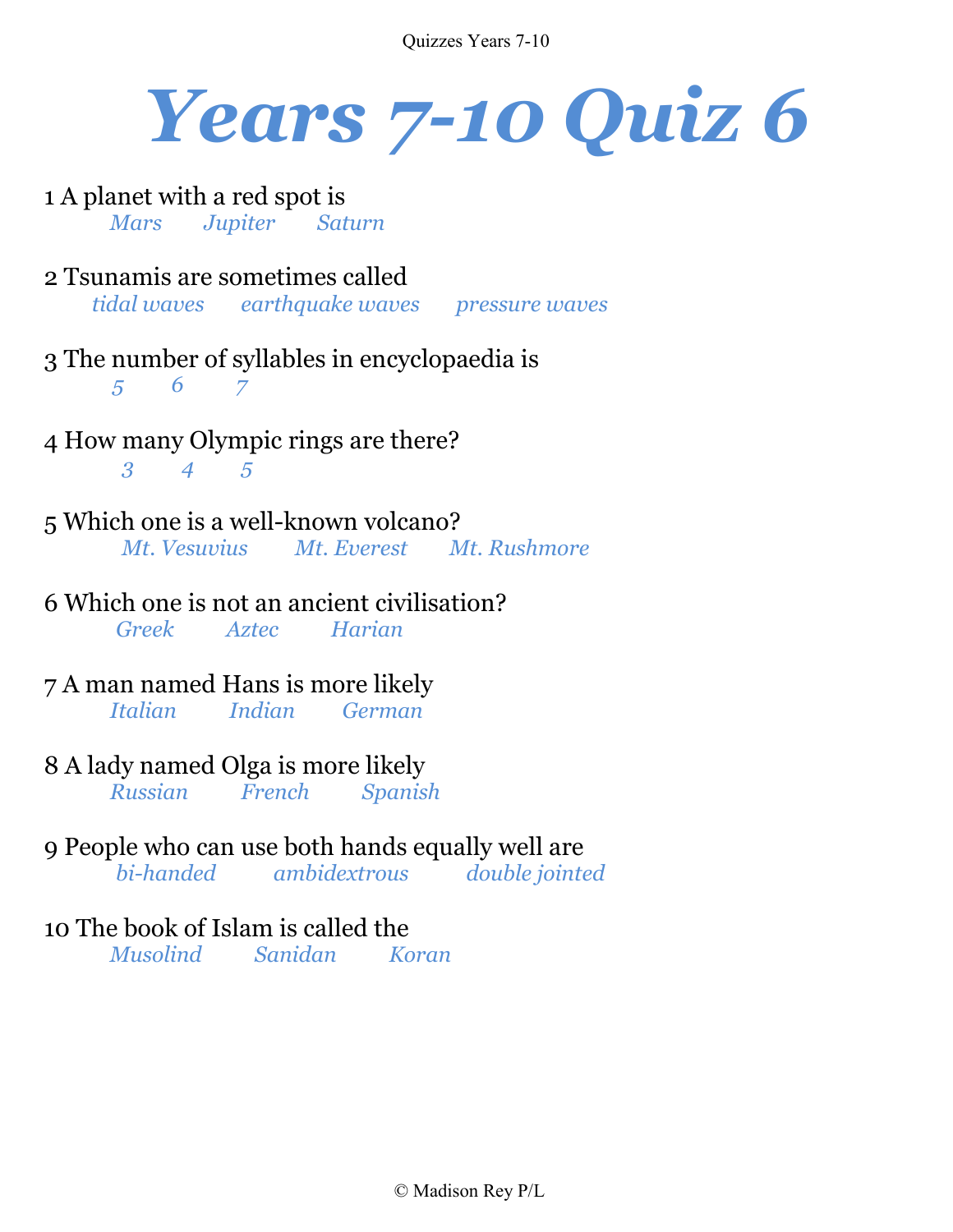- **1.** Jupiter
- **2.** tidal waves
- **3.** 6
- **4.** 5
- **5.** *Mt. Vesuvius*
- **6.** Harian
- **7.** German
- **8.** Russian
- **9.** ambidextrous
- **10.** Koran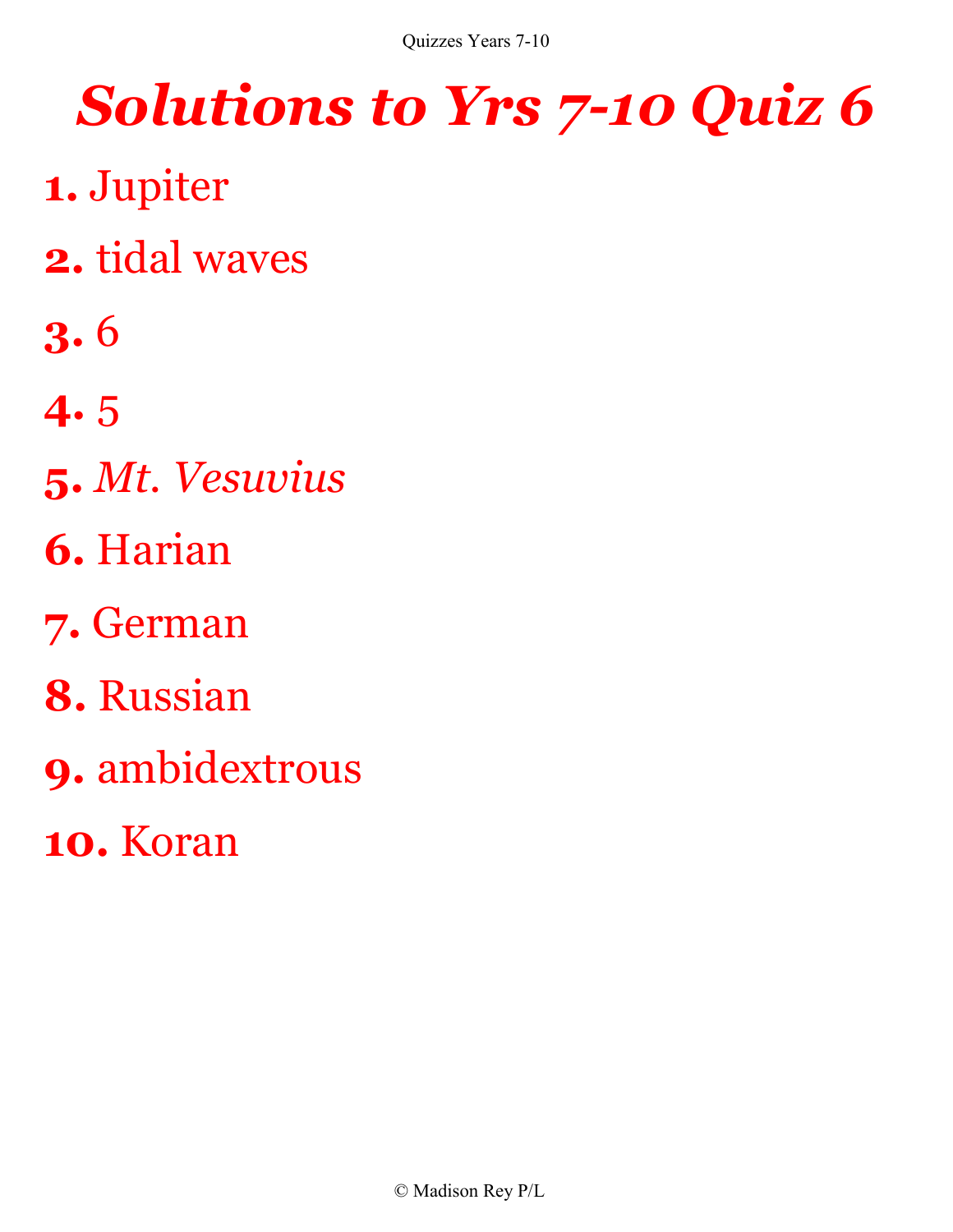

### 1 A former US President was Barack

 *Obama Bush Washington*

#### 2 How many decades in a century?  *100 20 10*

3 Muhammad Ali was a famous  *swimmer golfer boxer*

#### 4 Colombia is a country in  *Africa Asia South America*

### 5 Tardy means

 *very clean silly late*

### 6 The capital city of China is

 *Hong Kong Beijing Shanghai*

#### 7 How many stripes on the flag of the USA?  *13 10 8*

#### 8 What is the 4<sup>th</sup> last letter of the alphabet?  $W$   $U$   $X$

### 9 Two right angles together add up to

 *360o 180o 90<sup>o</sup>*

### 10 Oliver Twist is a

 *character in a novel and movie famous author famous athlete*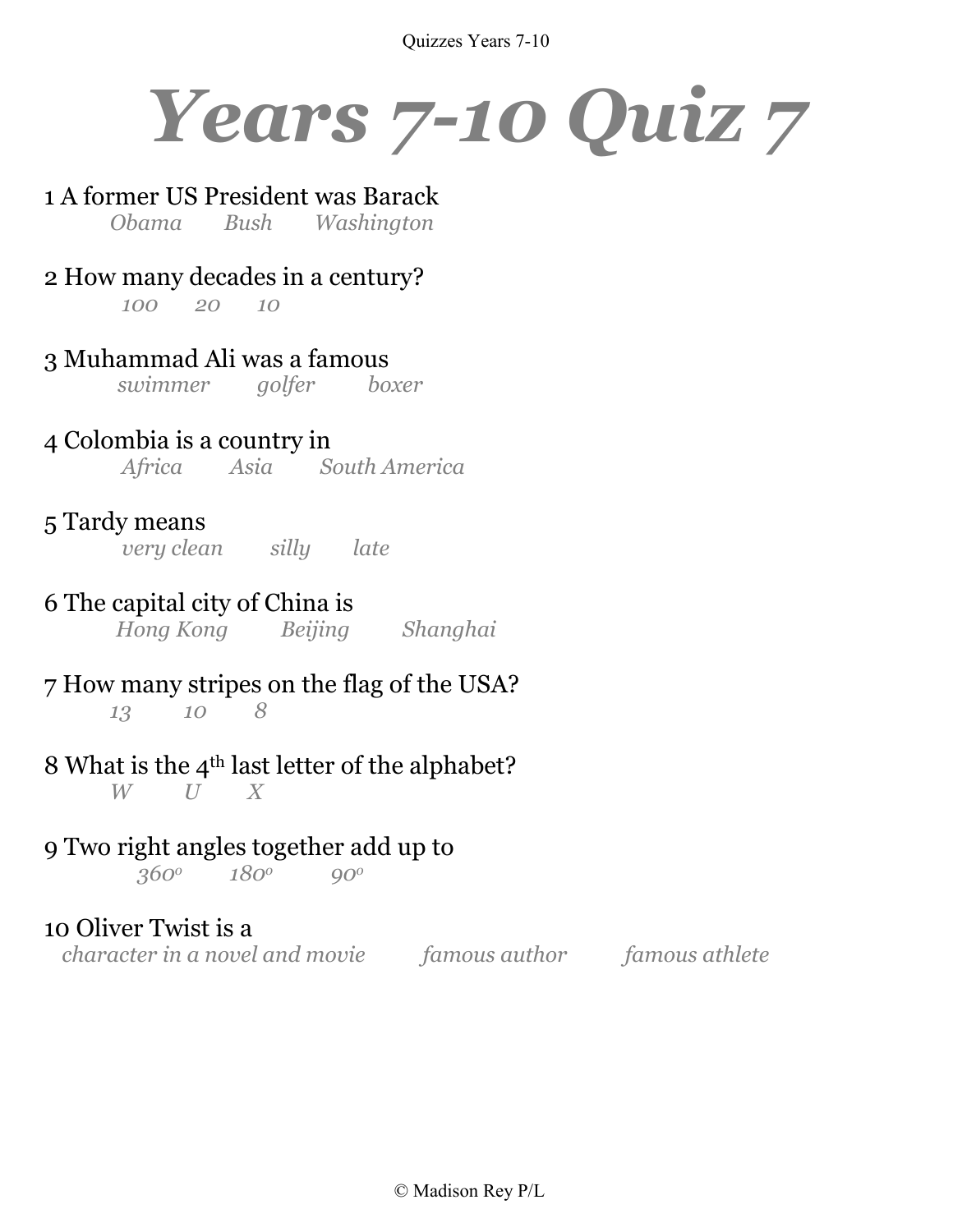- **1.** Obama
- **2.** 10
- **3.** boxer
- **4.** South America
- **5.** late
- **6.** Beijing
- **7.** 13
- **8.** W
- **9.** 180<sup>o</sup>
- **10.** character in a novel and movie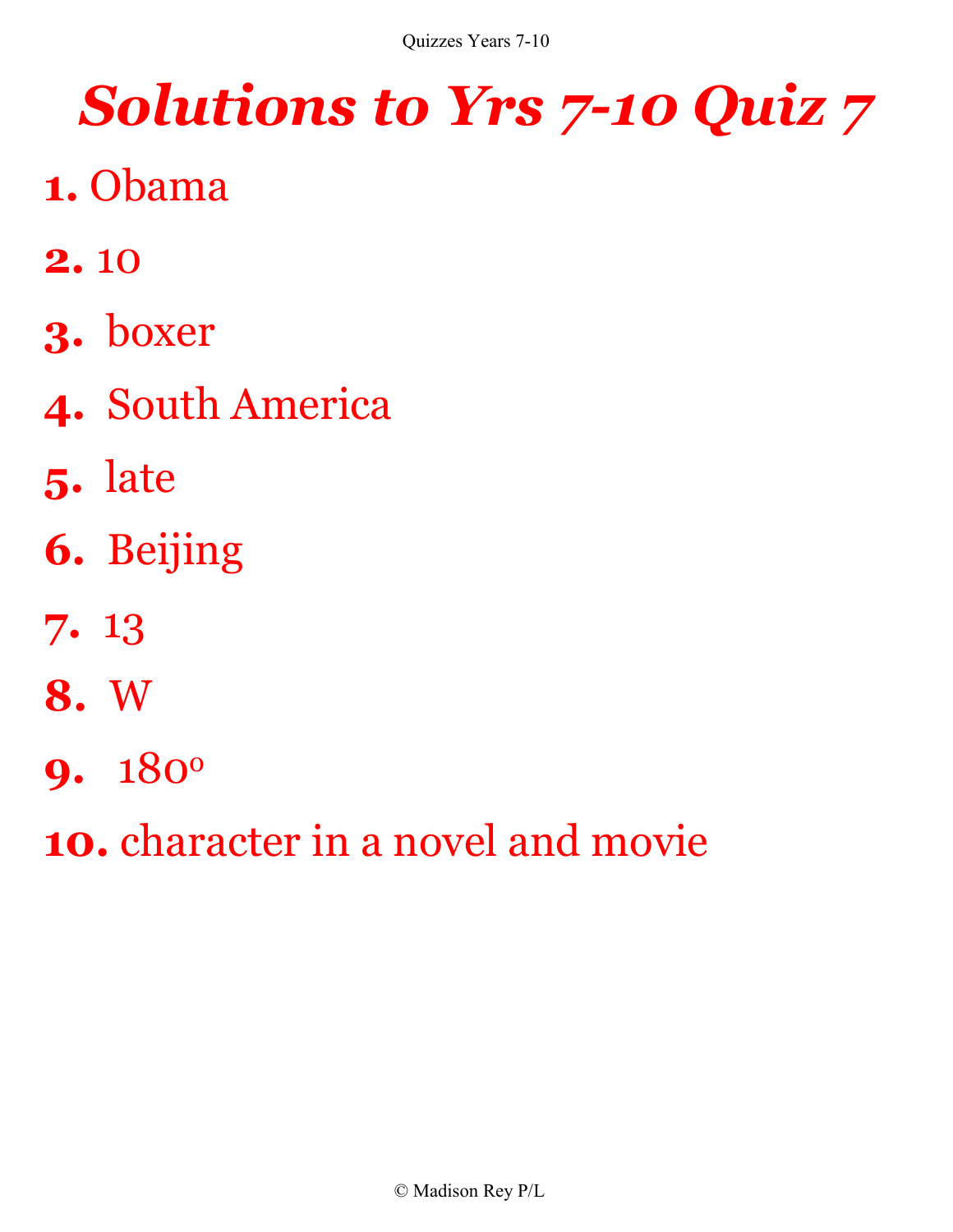

1 The aorta carries blood away from the  *brain lungs heart*

- 2 Salvador Dali is famous for his  *acting artworks sporting achievements*
- 3 Venice is a city in  *Spain France Italy*
- 4 Two tonnes is the same as  *2 000 kilograms 200 kilograms 20 000 kilograms*
- 5 An archipelago is a string (or group) of  *mountain ridges islands inactive volcanoes*
- 6 A pigment in the human body is a chemical with a certain  *mass shape colour*
- 7 A velodrome is associated with  *cycling running football*
- 8 Different radio stations have different  *pixels frequencies databanks*
- 9 Which of these nations' flags has no red in it? *Denmark Brazil Japan*
- 10 Which of these people was a scientist?  *Marie Curie Rudolf Nureyev Rembrandt*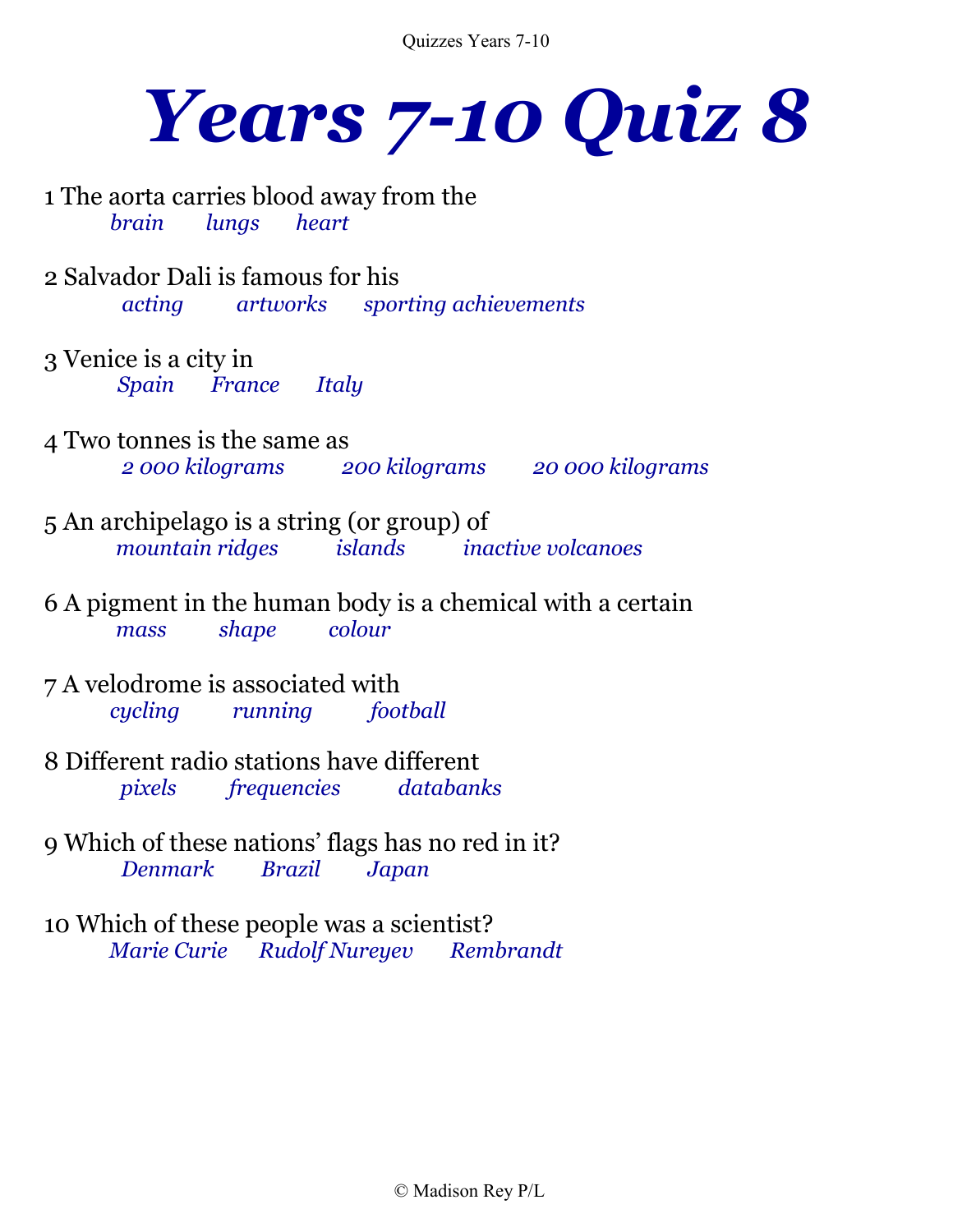- **1.** heart
- **2.** artworks
- **3.** Italy
- **4.** 2 000 kilograms
- **5.** islands
- **6.** colour
- **7.** cycling
- **8.** frequencies
- **9.** Brazil
- **10.** Marie Curie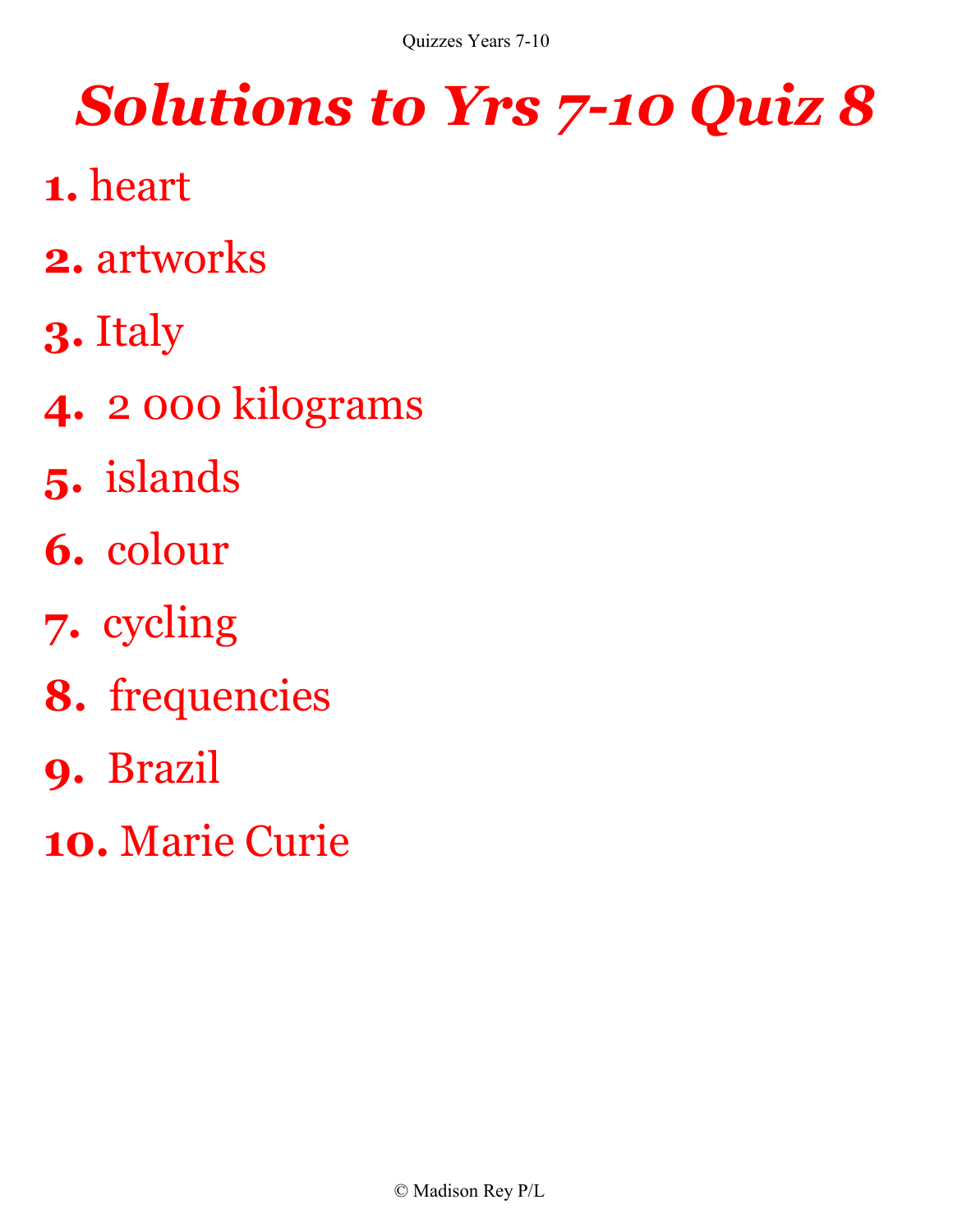

- **1** Columbia is in  *Sth America Europe Nth America*
- **2** The symbol  $\pi$  almost equals **2/7 22/7 22/3**
- **3** Micro means  *tiny radio wave viewing*
- **4** Gazelles are  *fierce fast feeble*
- **5** Vasco de Gama  *painted explored sculpted*
- **6** Bespectacled people wear  *gloves rings glasses*
- **7** Fluids  *fly float flow*
- **8** Clams are  *sea creatures birds mammals*
- **9** Glaziers work with  *glass cattle clothing*
- **10** The largest planet in our Solar System is  *Saturn Jupiter Mars*